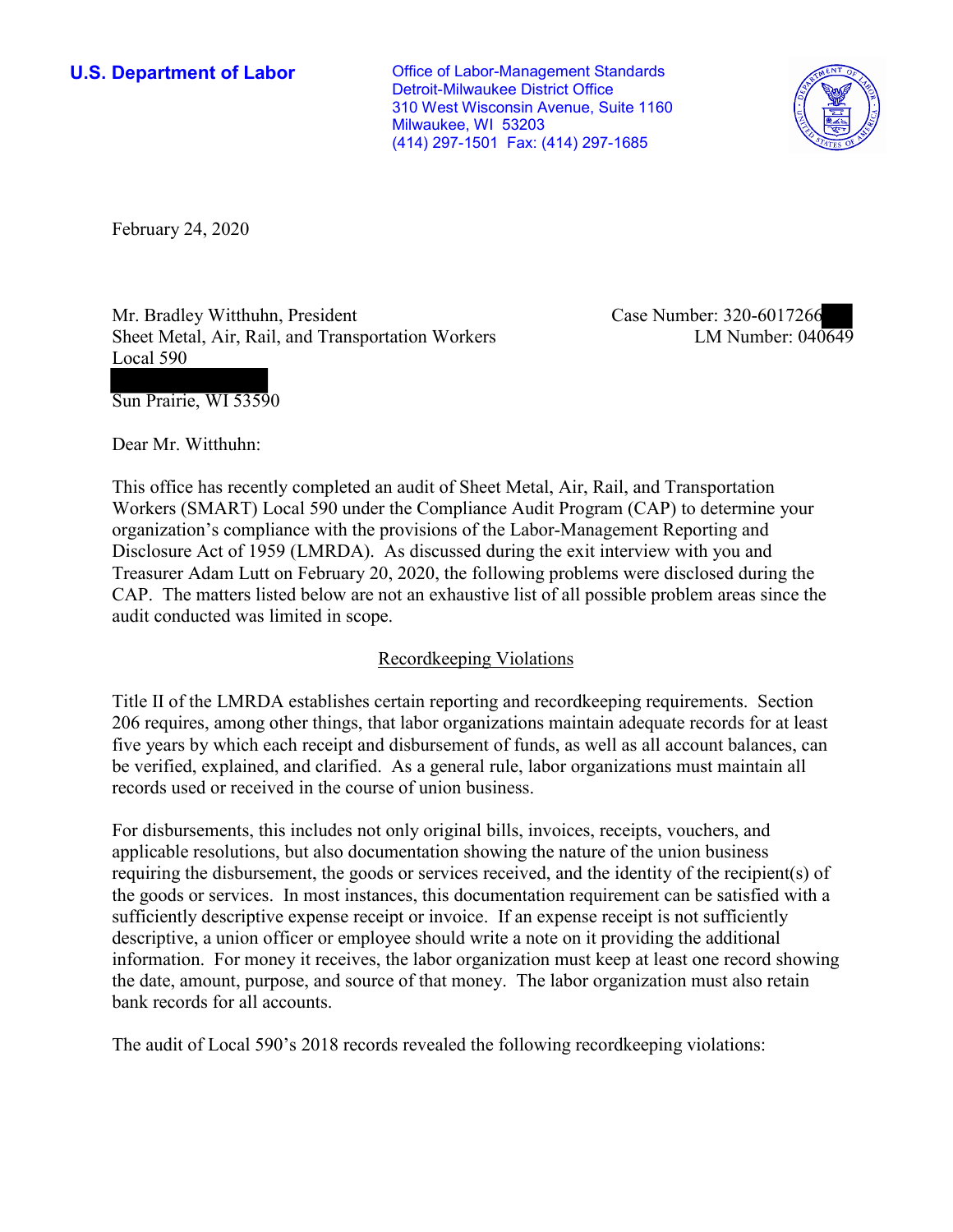February 24, 2020 Page 2 of 4 Mr. Bradley Witthuhn

#### 1. Lost Wages

 Local Chairman (Engineers) Travis Hanley totaling at least \$960 during the audit year. The Local 590 did not retain adequate documentation for lost wage reimbursement payments to union must maintain records in support of lost wage claims that identify each date lost wages were incurred, the number of hours lost on each date, the applicable rate of pay, and a description of the union business conducted. The audit found that the union retained written requests for lost wage reimbursements, but in some instances the requests were not sufficient because Mr. Hanley did not always identify the date the lost wages were incurred or a description of the union business conducted.

 that contained a sample of an expense voucher Local 590 may use to satisfy this During the exit interview, I provided a compliance tip sheet, *Union Lost Time Payments,*  requirement. The sample identifies the type of information and documentation that the local must maintain for lost wages and other officer expenses.

2. Receipt Dates not Recorded

 required to be reported in Statement B (Receipts and Disbursements) of the Labor Organization Annual Report (Form LM-3). The LM-3 instructions for Statement B state disbursements when it actually pays out money. Failure to record the date money was Entries in Local 590's Winstabs receipts control journal reflect the date the union deposited money or made entries in the receipts control journal, but not the date money was received for six dues checkoff checks totaling at least \$15,833. Union receipts records must show the date of receipt. The date of receipt is required to verify, explain, or clarify amounts that the labor organization must record receipts when it actually receives money and received could result in the union reporting some receipts for a different year than when it actually received them.

3. Lack of Salary Authorization

 Local 590 did not maintain records to verify that the salaries reported in Item 24 (All therefore correctly reported. Officers and Disbursements to Officers) of the LM-3 were the authorized amounts and

 Section III of Local 590's bylaws states that the "…President, Secretary/Treasurer and meeting minutes without further approval…" At the opening interview, Mr. Lutt advised that Local 590's membership approved its officers' salaries "years ago" and that the officer salaries could not be identified in Local 590's minutes or any other union records. Local Chairman positions will be paid wages and mileage only, on a monthly basis according to rates set by membership authorization as stated in previous Local 0590 authorization should be included in Local 590's minutes. However, authorization for union The union must keep a record, such as meeting minutes, to show the current salaries as authorized by the entity or individual in the union with the authority to establish salaries.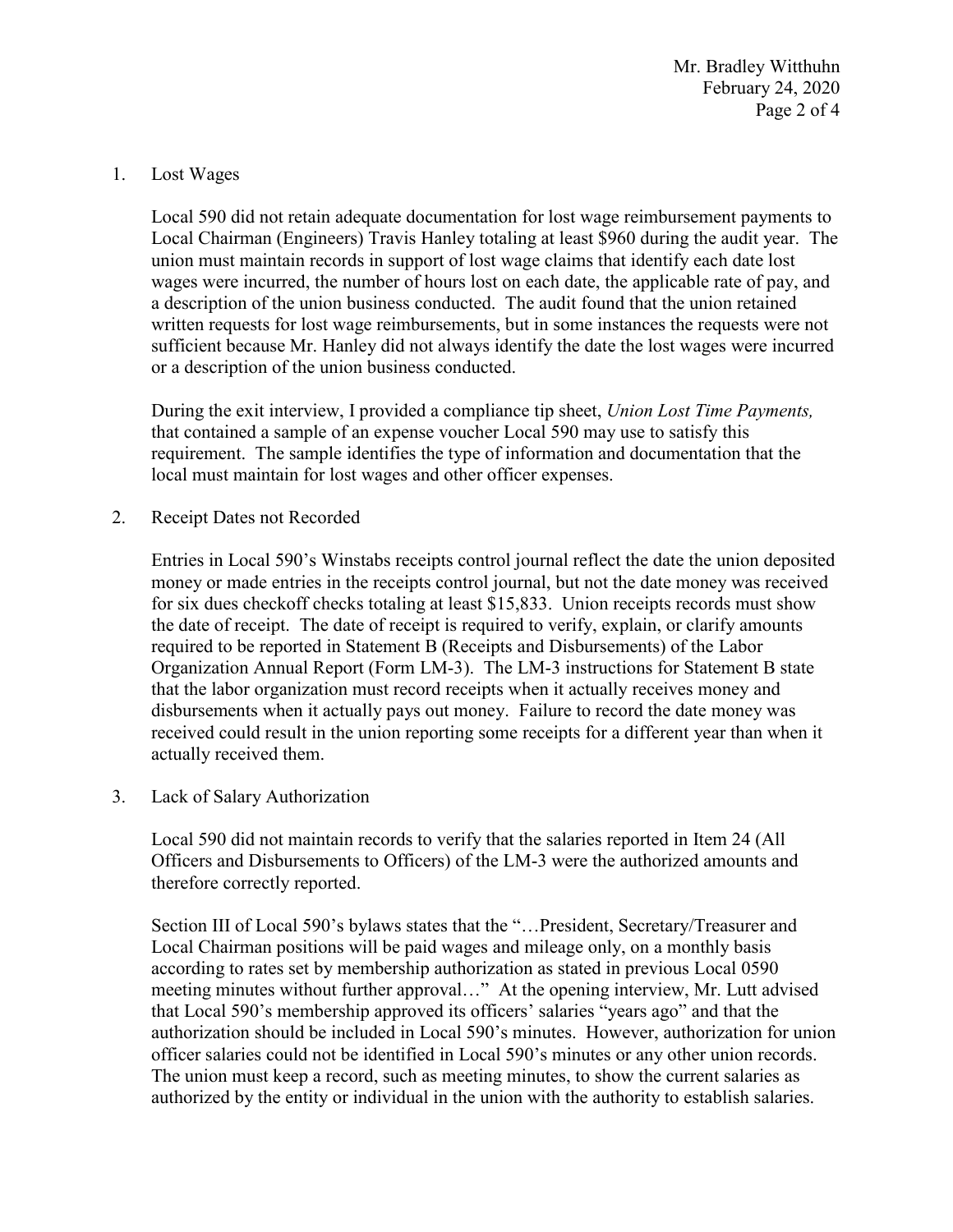Based on your assurance that Local 590 will retain adequate documentation in the future, OLMS will take no further enforcement action at this time regarding the above violations.

## Reporting Violations

 December 31, 2018, was deficient in the following areas: 1. Dues Rate Under-reported The audit disclosed a violation of LMRDA Section 201(b), which requires labor organizations to file annual financial reports accurately disclosing their financial condition and operations. The Labor Organization Annual Report (Form LM-3) filed by Local 590 for the fiscal year ended

 members' dues, meaning that he excluded the portion of members' dues that is subsequently remitted by Local 590 to its parent organization as per capita taxes. The instructions for Item 23 require that the union report the amount of regular dues, fees, or organization, along with the calendar basis for the payment (per month, per year, etc.) The audit revealed that Local 590's regular dues rate ranged from \$133 to \$147 per month during 2018. However, Local 590 reported that its regular dues/fees ranged from \$35 to \$50 per month in Item 23 (What are the labor organization's rates of dues and fees?). At the opening interview, Mr. Lutt advised that this discrepancy was due to him "netting" other periodic payments which members must pay to be in good standing in your

### 2. Failure to File Bylaws

 file a copy with its LM report for fiscal year ended December 31, 2011. Local 590 has now The audit disclosed a violation of LMRDA Section 201(a), which requires that a union submit a copy of its revised constitution and bylaws with its LM report when it makes changes to its constitution or bylaws. Local 590 amended its bylaws in 2011, but did not filed a copy of its 2011 bylaws.

 I am not requiring that Local 590 file an amended LM report for 2018 to correct the deficient items, but Local 590 has agreed to properly report the deficient items on all future reports it files with OLMS.